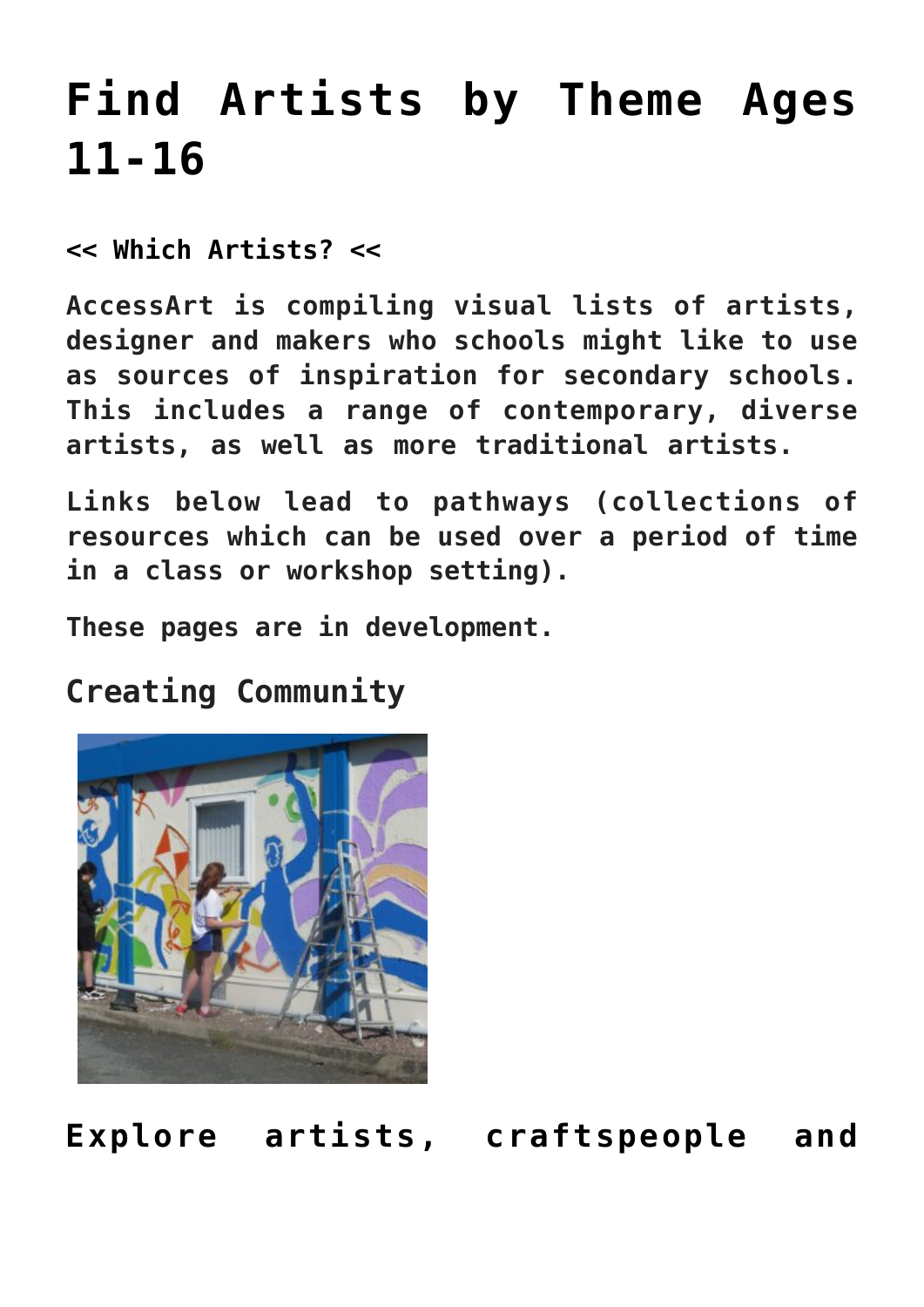**[designers who build community through](https://www.accessart.org.uk/which-artists-creating-community-11-16/) [their work](https://www.accessart.org.uk/which-artists-creating-community-11-16/)**

**Transformation**



**[Artists who manipulate existing objects](https://www.accessart.org.uk/which-artists-11-16/) [to transform their meaning](https://www.accessart.org.uk/which-artists-11-16/)**

**Creating Stories & Building Worlds**

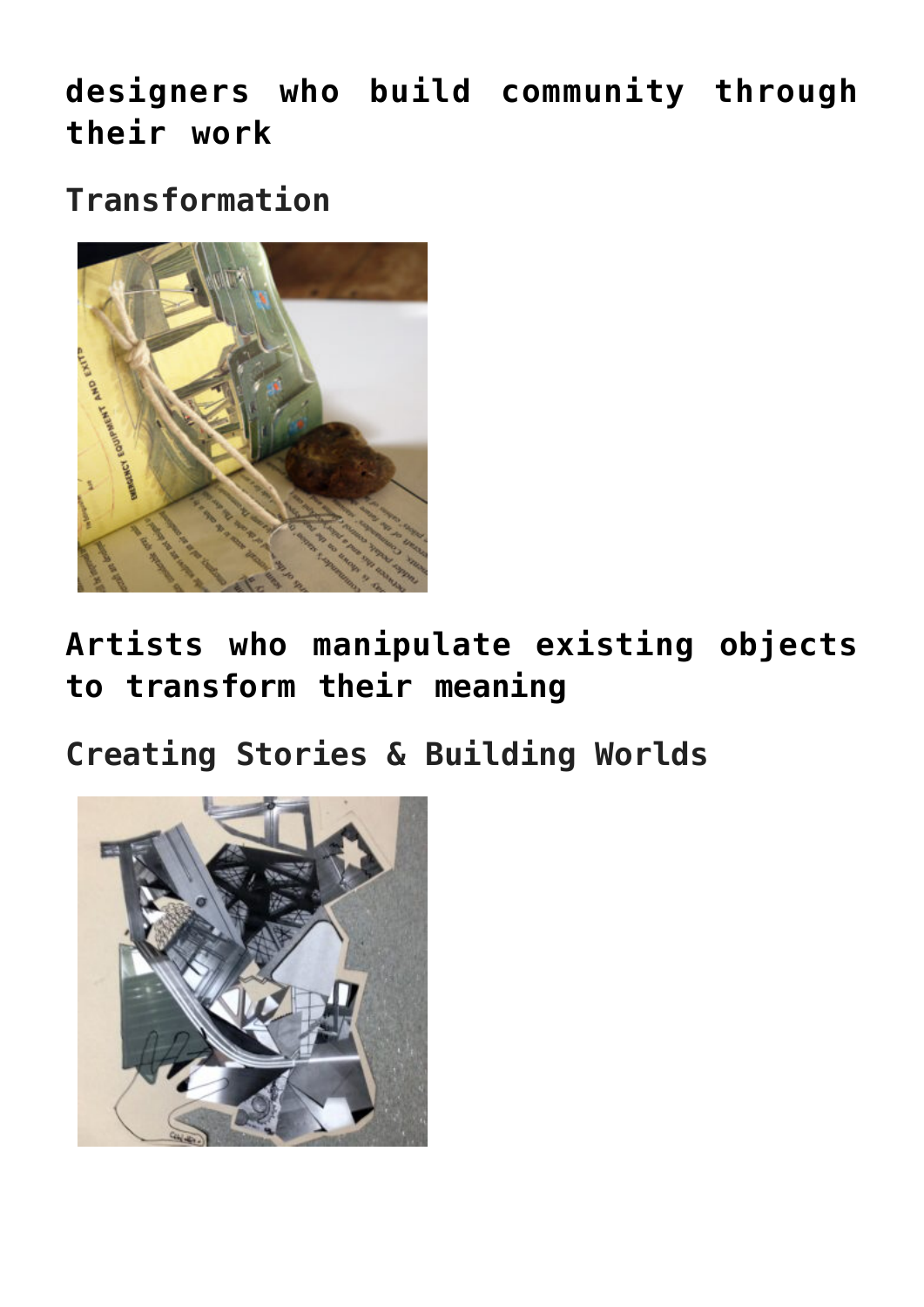## **[Explore artists who rebuild worlds or](https://www.accessart.org.uk/which-artists-template-umbrella-11-16/) [tell stories](https://www.accessart.org.uk/which-artists-template-umbrella-11-16/)**

**Landscape / Environment**



**[Explore artists inspired by or commenting](https://www.accessart.org.uk/which-artists-environment-11-16/) [upon the landscape or environment](https://www.accessart.org.uk/which-artists-environment-11-16/)**

**Food**

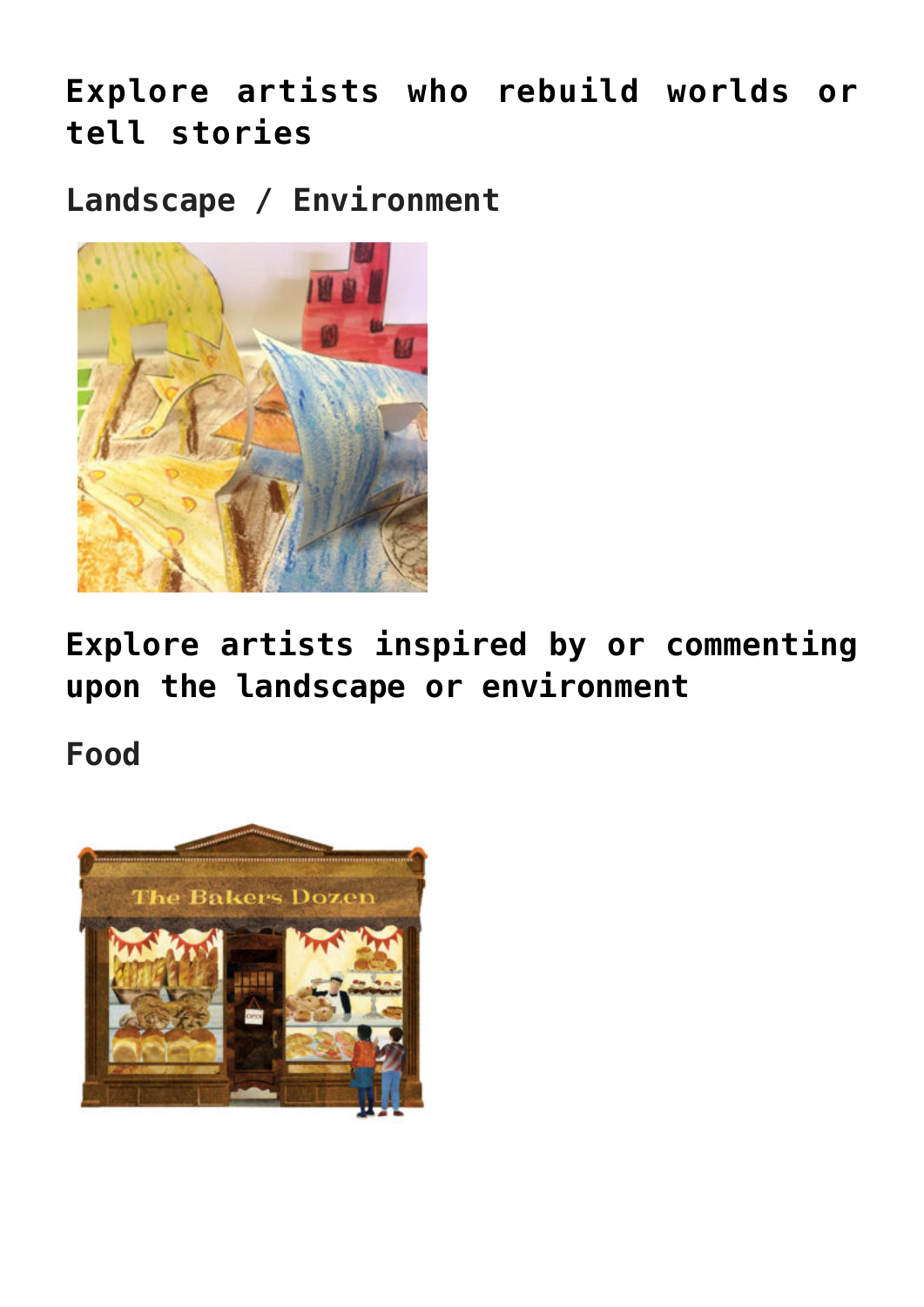**[Explore artists who are inspired by food](https://www.accessart.org.uk/which-artists-food-11-16/) still life**



**[Explore artists who are inspired by the](https://www.accessart.org.uk/which-artists-stilllife-11-16/) [objects around them](https://www.accessart.org.uk/which-artists-stilllife-11-16/)**

**Landscape / Environment**



**[Explore artists inspired by or commenting](https://www.accessart.org.uk/which-artists-environment-11-16/)**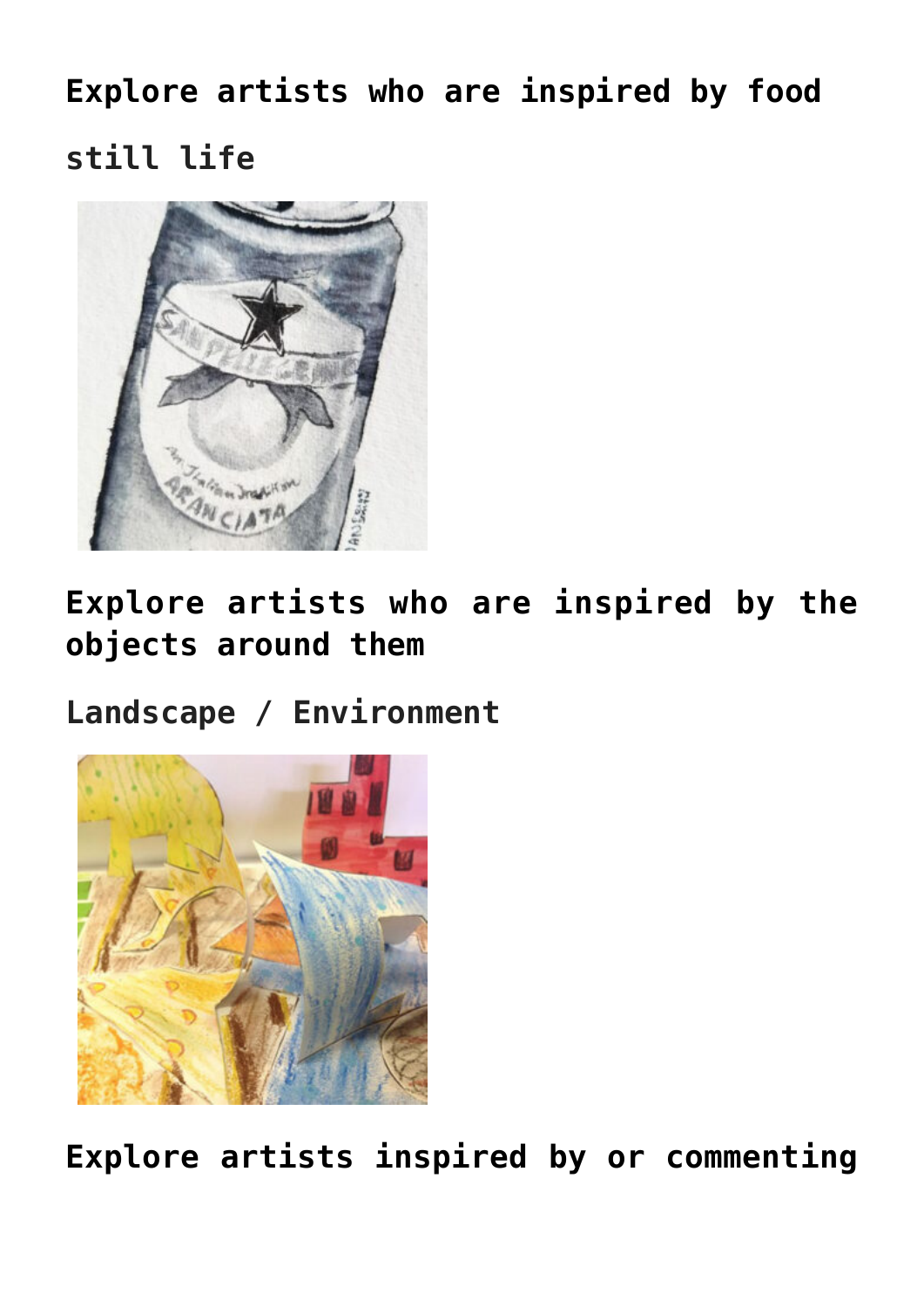**[upon the landscape or environment](https://www.accessart.org.uk/which-artists-environment-11-16/)**

**Pattern**



**[Explore artists who enjoy using pattern](https://www.accessart.org.uk/which-artists-pattern-11-16/) [in their work](https://www.accessart.org.uk/which-artists-pattern-11-16/)**

**Abstraction**



**[Explore artists who focus upon](https://www.accessart.org.uk/which-artists-abstraction-11-16/)**